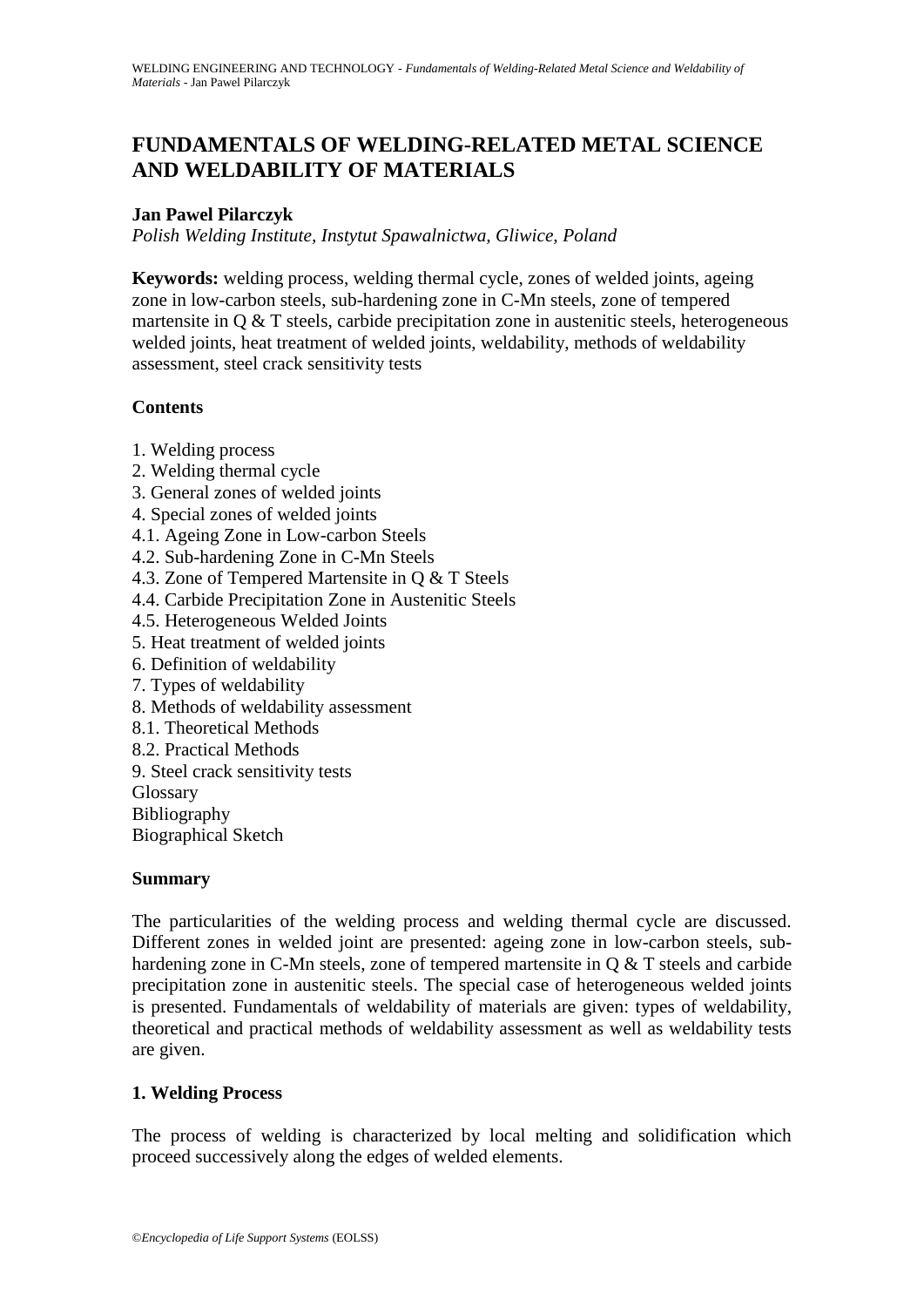The welded metal known as parent metal and additional material referred to as filler metal are brought to the liquid state. The liquid metal solidifies in the "mould" created by partially molten edges of welded elements and forms the weld (Figure 1).

The molten metal is the area where various metallurgical processes i.e. physical and chemical reactions take place. The aforesaid reactions result from mixing of various materials i.e. parent and filler metals or are triggered by the contact of the weld pool with the gas shield, flux or slag.



Figure 1. Weld-laying process (welded joint production)

While the weld is being laid, the solid parent metal adjacent to the molten area is subject to diversified heating followed by cooling. In other words, the parent metal is exposed to heat treatment. The welding-triggered phenomena proceeding in the parent metal in the vicinity of the weld are the subject of welding-related metal science investigation.

The ultimate objective related to the welding process is to ensure the continuity between welded materials and homogeneity of all properties within the welded joint area. Failure-free material continuity i.e. the continuity void of welding imperfections can be obtained by proper weld production. However, the condition of ensuring chemical and structural homogeneity as well as other joint-related properties is practically unfeasible. The divergence between the properties of the welded joint and those of the parent metal unaffected by welding reveal the level of welding process excellence and is related to the notion of parent metal weldability; the lower the divergence, the better (easier) weldability.

Apart from relatively easily detected material heterogeneities present in welded joints, it is also possible to observe specific stresses generated in the latter as a result of nonuniform heating and cooling of the elements of these joints during welding. Depending on their intensity, stresses may modify the shape of welded joints causing e.g. bends or be responsible for cracks occurring during welding, directly afterwards or even during further weld operation.

# **2. Welding Thermal Cycle**

Each welding process is characterized by a welding thermal cycle (Figure 2), or more exactly, a number of welding thermal cycles, (Figure 3a) which together determine temperature distribution in the weld and weld-adjacent zones in each moment of heating and self-cooling times (Figure 3b).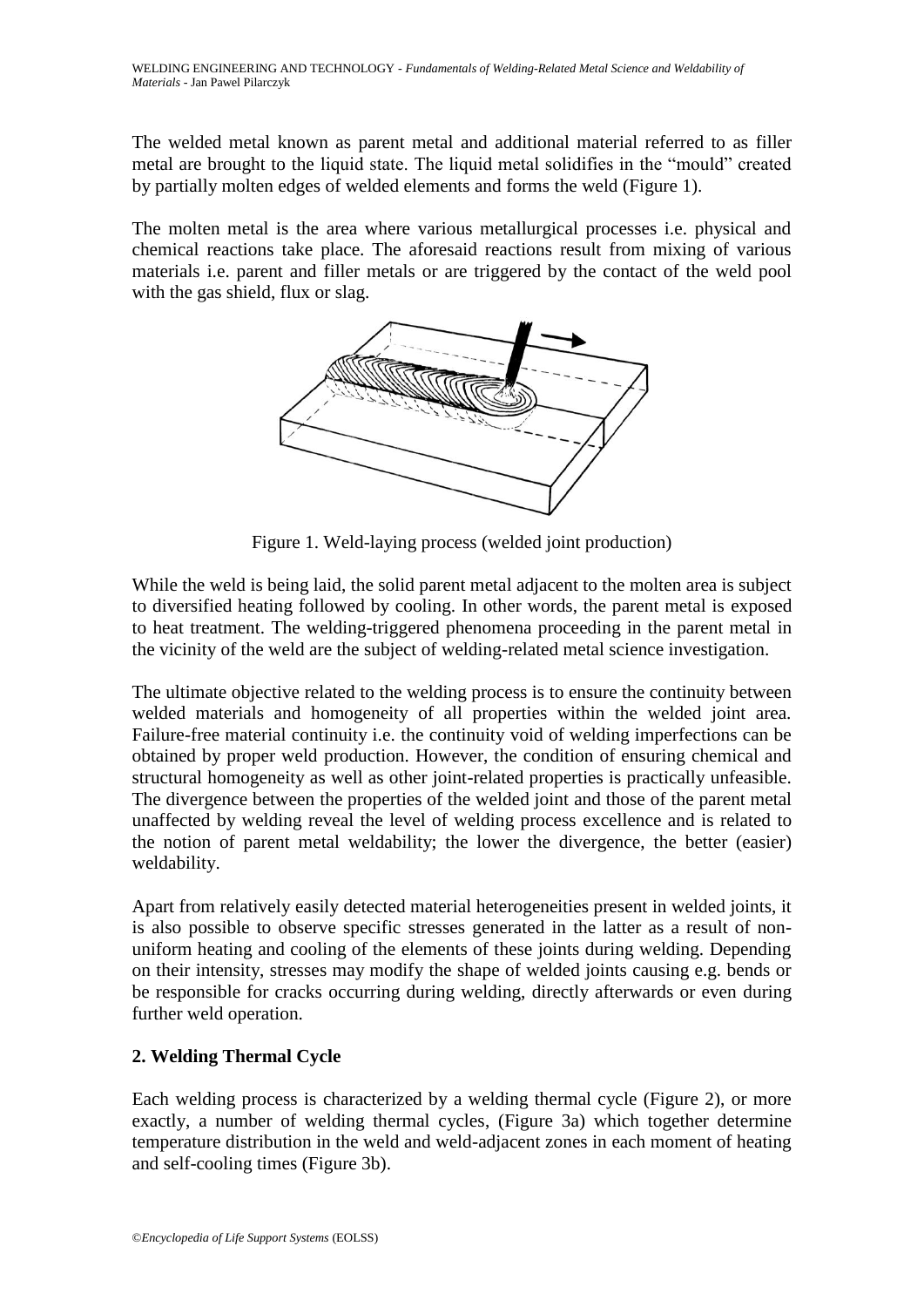WELDING ENGINEERING AND TECHNOLOGY - *Fundamentals of Welding-Related Metal Science and Weldability of Materials* - Jan Pawel Pilarczyk



Figure 2. Single welding thermal cycle in point A of welded joint



Figure 3a. Set of thermal cycles in successive points  $A_1$ ,  $A_2$ ,  $A_3$  etc. along weld line



Figure 3b. Thermal fields on surface of welded element, corresponding to thermal cycles presented in Figure 3a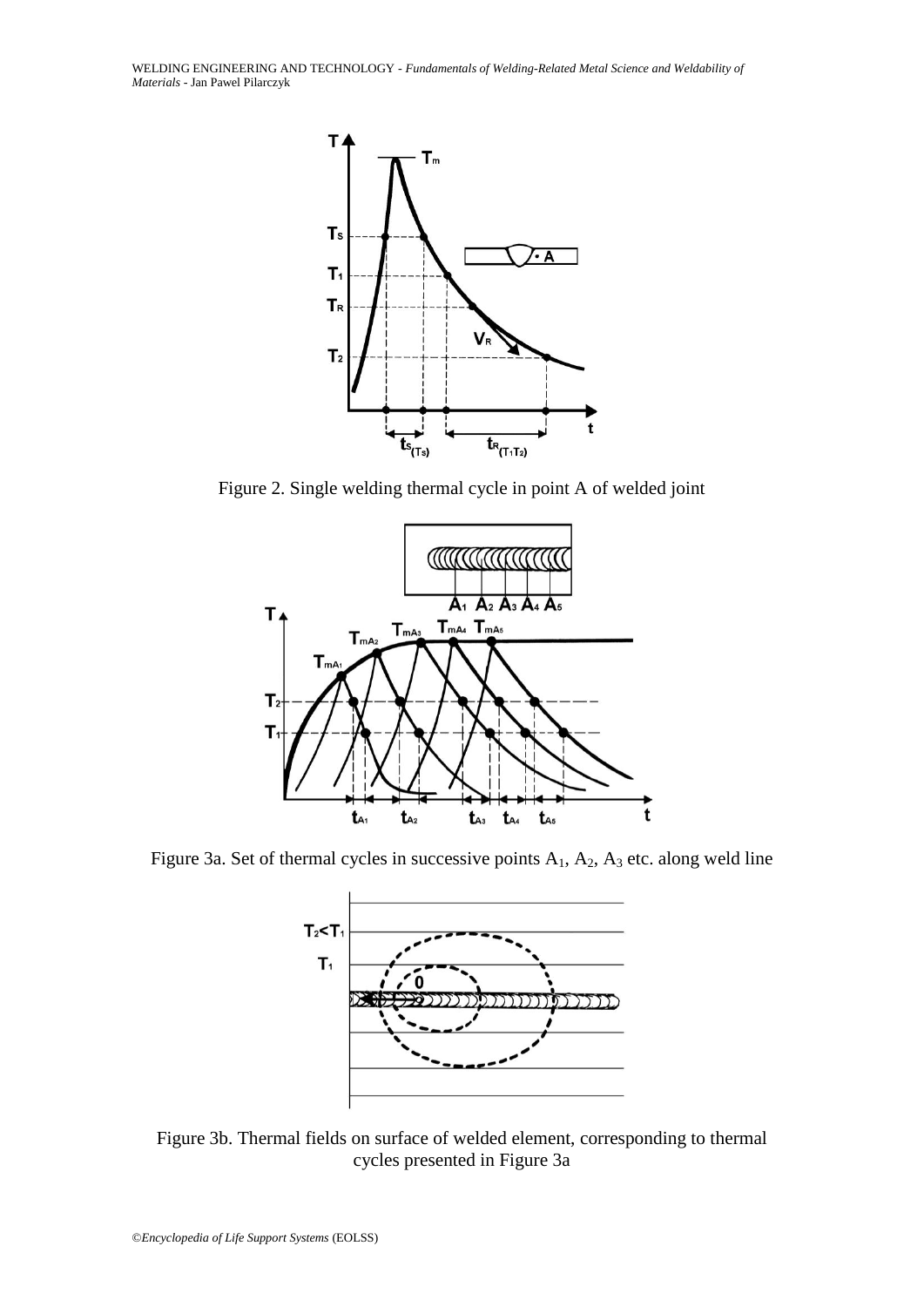Unlike the thermal cycles of traditional heat processing, welding thermal cycles are characterized by a very high heating speed, high maximum temperature, short hold-time at maximum temperature and high cooling speed. Cycles determined at various distances from the weld line (Figure 4) differ from one another in maximum temperature, hold-time at maximum temperature and cooling speed. In case of multilayer welding, welding thermal cycles repeatedly overlap one another.



Figure 4. Thermal cycles in successive points S, A, B and C, along line perpendicular to weld line.

The actual temperature distribution in each point of the welded joint is revealed by "momentary temperature distributions" (Figure 5). The said "distributions" are obtained by marking momentary temperature values of each point specified by x and y coordinates on the *x*-*y*-*z* coordinate system. While doing so, it is assumed that the heat source moving towards 0*y* (along the weld and time axes) is situated in point 0 (0, 0, 0). The area of "momentary temperature distribution" determined by points x, y and z and intersected by a number of planes passing through points 0, A, B and C and parallel to plane *y*0*z* defines single thermal cycles. The projections of these thermal cycles on plane *y*0z form graphs exemplified by the graph presented in Figure 2. The curve connecting maximum temperatures  $T_m$  (Figure 5.), whose projection on plane *x*0*y* is a curve deviated from axis 0*x*, represents the distribution of the highest temperatures obtained in individual points of the welded joint.

The shape of "momentary temperature distributions" and welding thermal cycles is determined by the impact of the following factors:

welding method (individual methods significantly vary in energy concentration degree - Figure 6 - considerable differences in thermal cycles are present - in case of arc-utilizing welding methods: manual welding with covered electrode, gas-shielded automated welding, automatic submerged arc welding or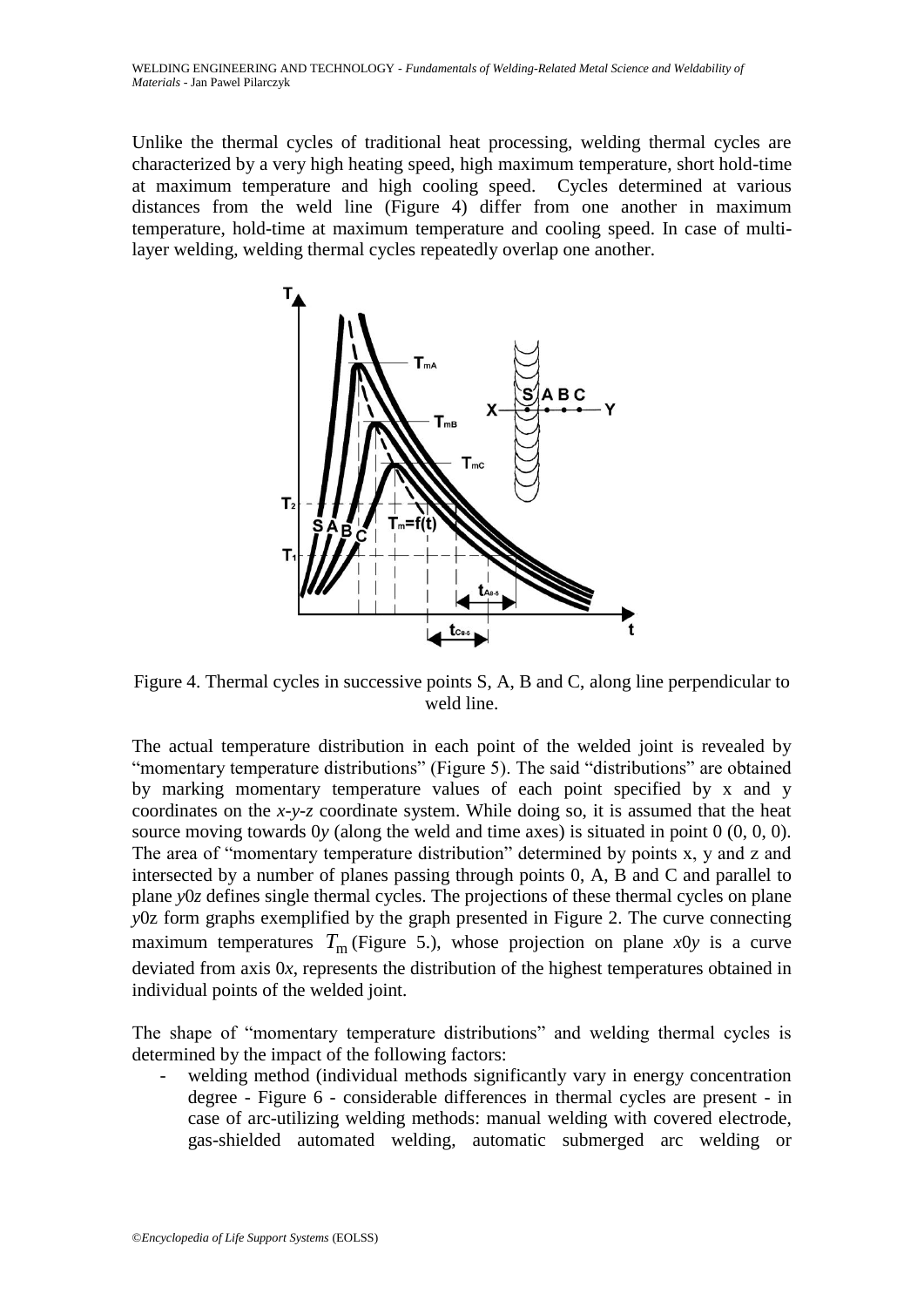electroslag welding, and in case of methods characterized by high energy concentration: plasma welding, electron beam welding or laser welding),

- welding parameters,
- initial temperature of welded elements (preheating prior to welding),
- heat capacity and heat conductivity of welded material,
- mass and thickness of welded elements,
- location of elements relative to one another.



Figure 5. "Momentary temperature distribution" in welded joint



Figure 6. Differences in concentration of energy of welding heat sources, decisive for penetration depth (and welding thermal cycles)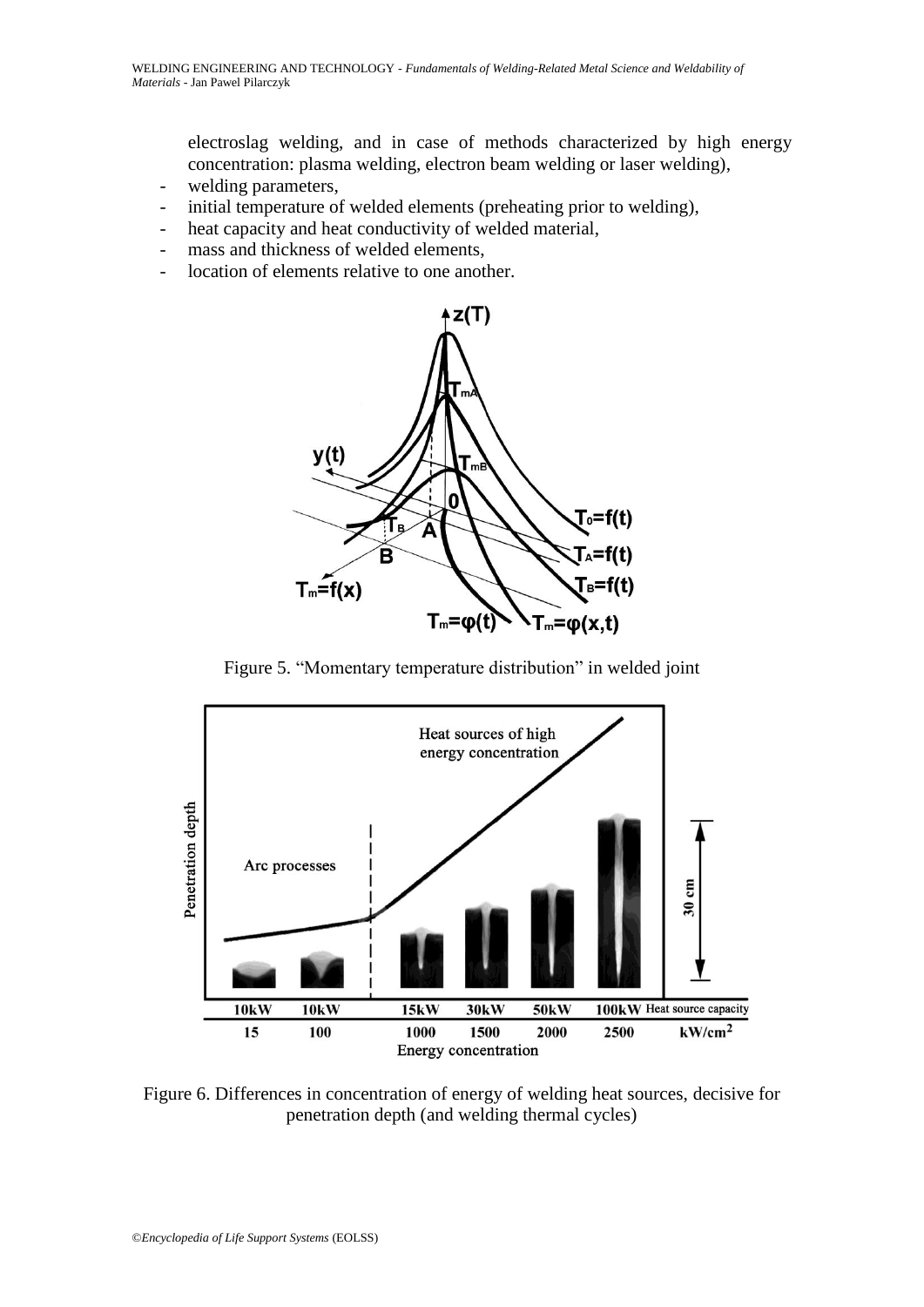The interrelation of some thermal cycle factors is expressed by Rykalin's equation:

$$
V = \frac{2\pi\lambda \cdot (T - T_0)^2}{E \cdot \eta} \Big[ {}^{o}C/s \Big]
$$

where:

$$
Q=U\cdot i\,;\quad E=\frac{Q}{v};\quad v=\frac{l}{t}
$$

and where:

*V* : cooling speed at temperature T,

 $T_0$ : initial temperature of welded elements,

*E* : arc linear energy in welding process,

U : arc voltage in V,

- *i* : welding current in A,
- *v* : welding speed in cm/s,
- $\lambda$ : parent metal heat conductivity,

*l* : length of laid weld in cm,

*t* : welding time in s,

 $\eta$ : welding process efficiency factor.

Thermal cycles are determined in two basic ways i.e. by means of an analytical method based on Rykalin's theory as well as on the basis of an experimental method requiring the application of thermocouples fastened in specific points of the welded joint and temperature recorders drawing courses of temperature in a function of time.

In welding thermal cycles there is one special parameter i.e. cooling time within the temperature range 800 – 500 <sup>O</sup>C ( $t_{8/5}$ ) (Figure 7) or less frequently – within the temperature range  $700 - 300 \, {}^{o}C (t_{7/3})$ . Being practically constant for all thermal cycles at the whole width of the heat affected zone, the parameter explicitly characterises the welding process.



Figure 7. Special parameter of welding thermal cycle –  $t_{8/5}$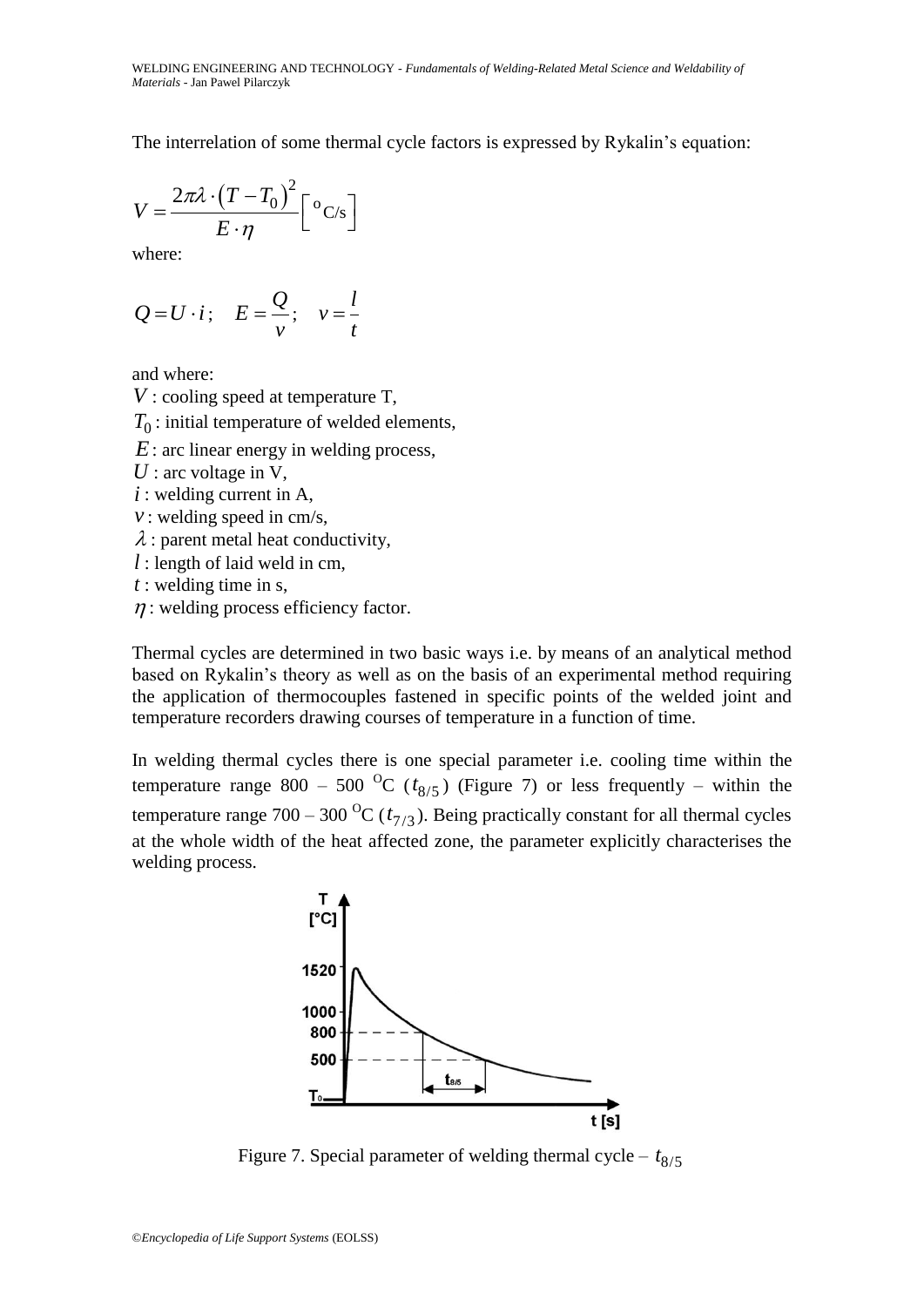#### **3. General Zones of Welded Joints**

The welded joint can be basically described as consisting of three distinguished areas (Figure 8 a and b) i.e. the weld itself (1), heat affected zone (2) and welded material (3). Figure 9 (a and b) contains a diagrammatic representation of the structural change observed in the welded joint made of low-carbon steel caused by the welding thermal cycle.

Within the temperature range up to  $A_1$ , no structural changes proceed in the welded material. The changes which may be possible to observe are those related to transition of unstable (metastable) structural components into stable ones such as, for instance, ageing (particularly that of ageing steels subject to pre-welding strain), tempering (while welding steels of hardening structure) and high-temperature tempering (in case of Q & T steels).



Figure 8. Welded joint: weld, heat affected zone and (welded) parent metal: a – diagram, b – photograph



Figure 9a. Structural changes in welded joint in relation to system iron - carbon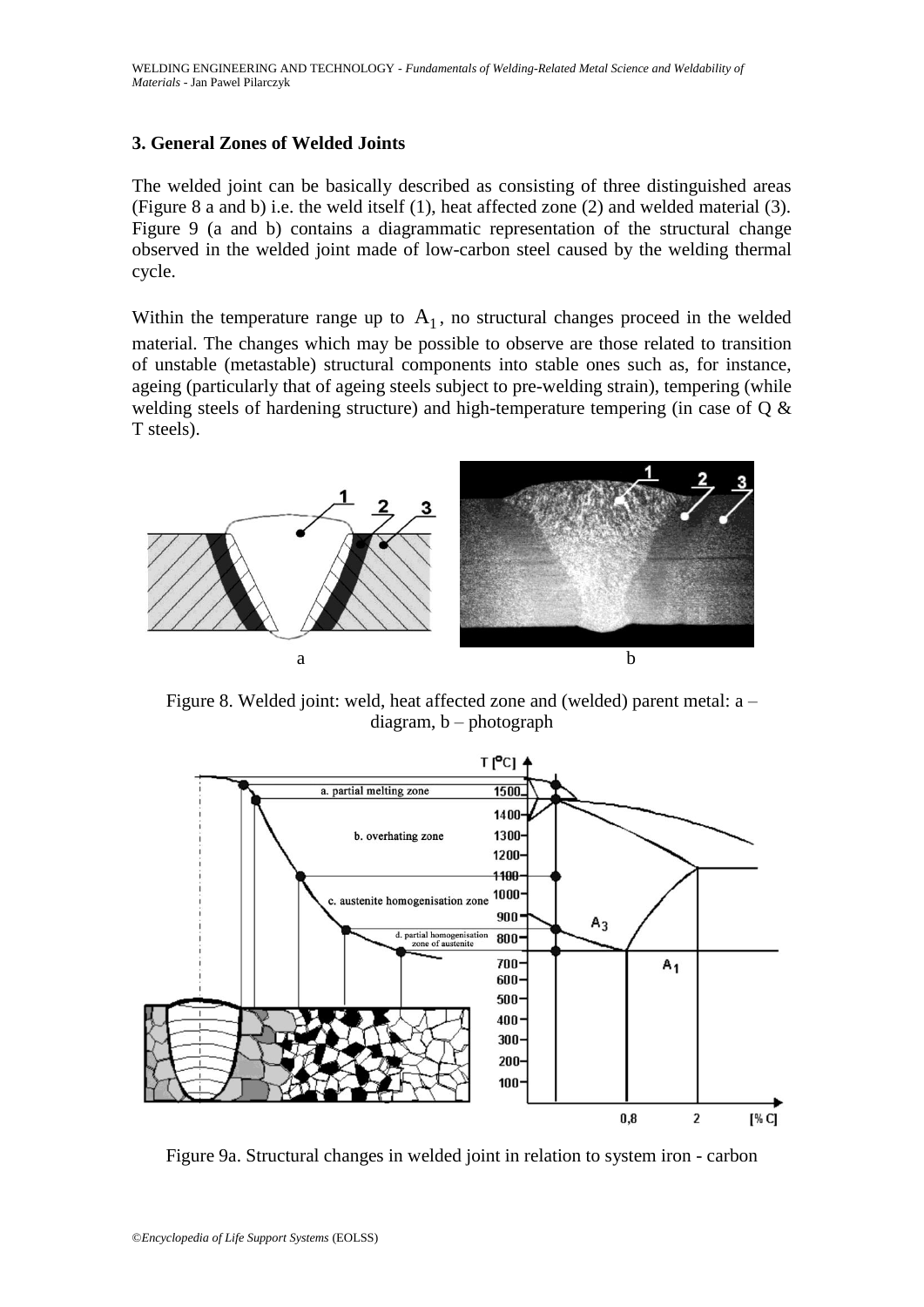WELDING ENGINEERING AND TECHNOLOGY - *Fundamentals of Welding-Related Metal Science and Weldability of Materials* - Jan Pawel Pilarczyk



Figure 9b. Structural changes in welded joint in relation to temperatures determined by welding thermal cycle

Once temperature  $A_1$  has been exceeded, austenitic transformation in the welded material begins to proceed (Figure 10). Going beyond temperature  $A_3$  is accompanied by austenite homogenization. Austenite grains tend to grow at temperatures significantly higher than that of  $A_3$ . The high temperature of welding process favors austenitization and growth of austenite grains, whereas high heating speed together with short hold-time at high temperature limit the growth of austenite grains.

Immediately before the melting point and liquid state are obtained, in the very narrow area of welded material adjoining the weld being formed, it is possible to observe peritectic transformation (reaction) resulting in the formation of high-temperature ferrite  $\delta$ .

Obtaining the liquid state is equivalent to the formation of a weld pool, in which chemical composition changes proceed being triggered by the three groups of phenomena:

- intermixing of parent and filler metals, in as much as filler metal is applied,
- metallurgical reactions on the border: liquid metal  $-$  slag or gas shield,
- metallurgical reactions in the fusion zone.

The relocation of the weld pool in welding direction results in the formation of a weld characterized by solidification structure composed of dendrites arranged in the direction overlapping with that of heat off-take.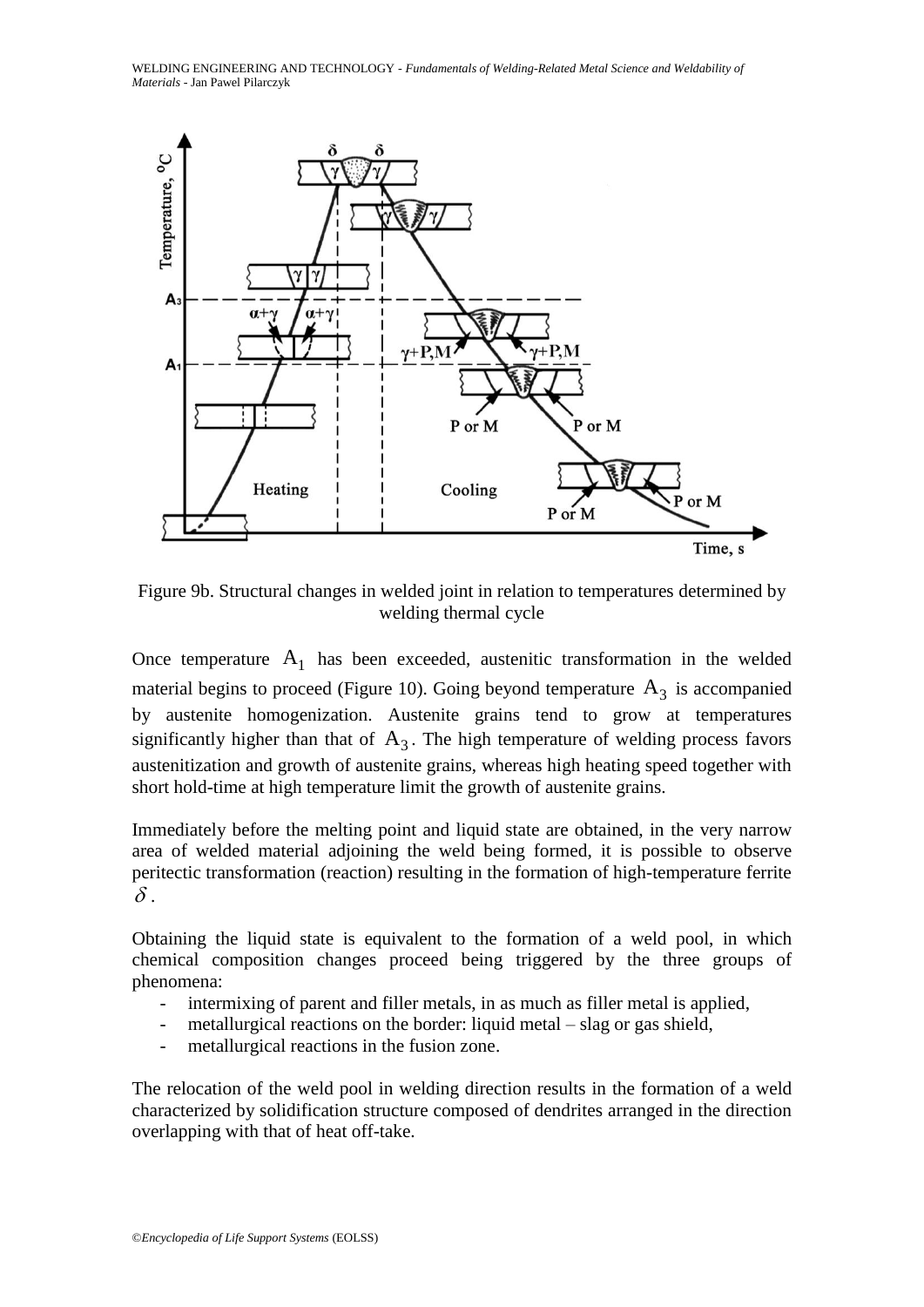WELDING ENGINEERING AND TECHNOLOGY - *Fundamentals of Welding-Related Metal Science and Weldability of Materials* - Jan Pawel Pilarczyk



Figure 10. Structures in heat affected zone of welded joint made of low-carbon steel

The welded material enclosing the solidifying weld remains in the austenite state; it is only in the narrow area of the aforesaid material adjoining the weld, that one may observe the transformation of high-temperature ferrite  $\delta$  into austenite. The austenitic transformation usually takes place at a temperature significantly lower than that of  $A_1$ : this being the result of considerable cooling speed in the welded joint. Depending on the hardenability-affecting chemical composition of steel, austenite transformation may be similar to that of pearlite or martensite. The structure formed as a result of austenite transformation is characterized by diversified grain sizes depending on characteristic quantities of the welding cycle.

- -

> TO ACCESS ALL THE **40 PAGES** OF THIS CHAPTER, Visi[t: http://www.eolss.net/Eolss-sampleAllChapter.aspx](https://www.eolss.net/ebooklib/sc_cart.aspx?File=E6-171-19b)

#### **Bibliography**

H. Granjon (1989); *Bases métallurgiques du soudage*. Publications de la Soudure Autogène [This book gives the fundamentals regarding the physical metallurgy of metals]

G. Bernard (1973); *La fissuration à froid des aciers en relation avec leurs caractéristiques de transformation*, IRSID [This booklet contains fundamentals regarding cold cracking in welded joints]